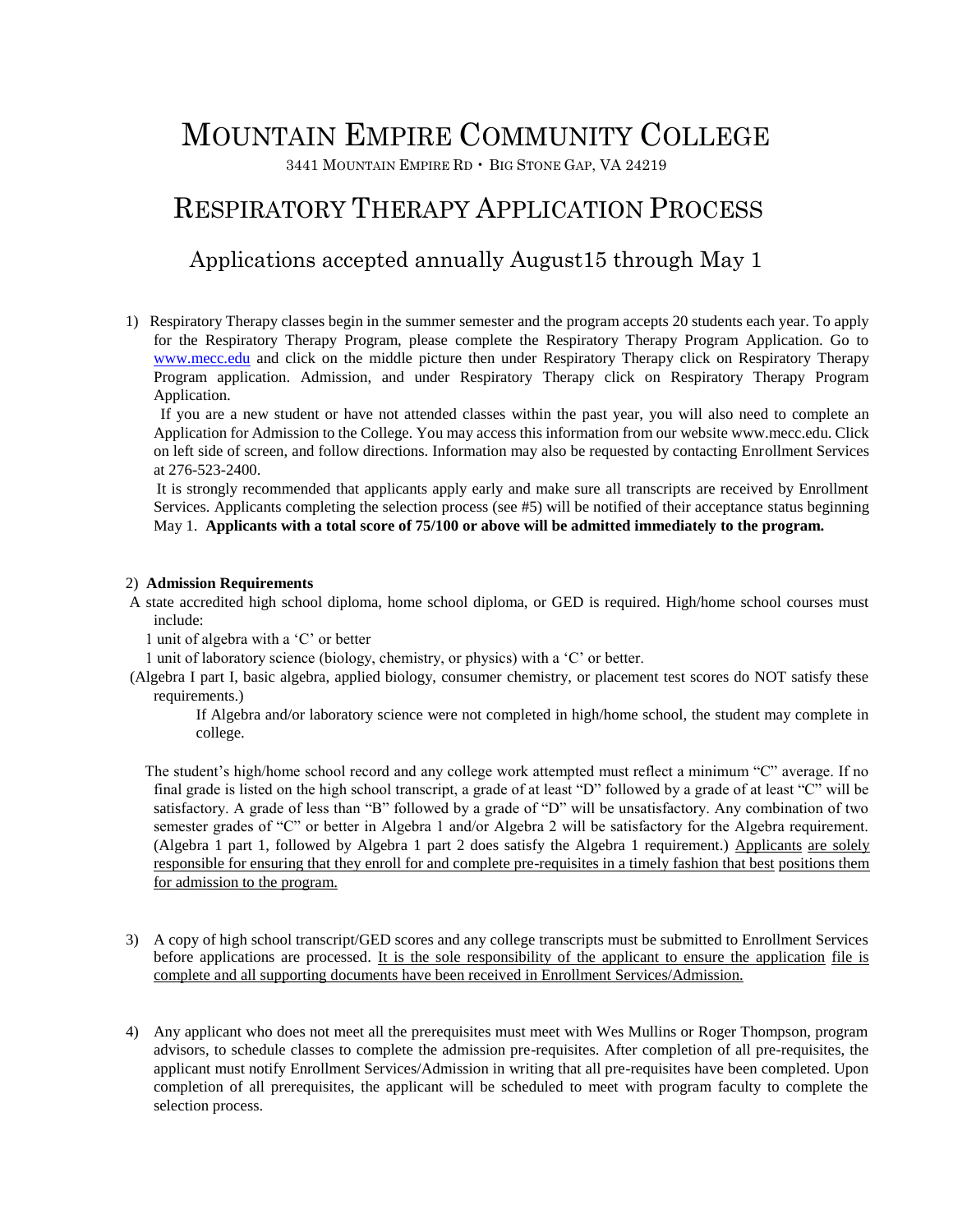#### 5) **Selection of the Freshman Class**

Scores on the listed criteria are used to select the freshman class.

| Criteria                                  | Weight | <b>Calculation</b>             | <b>Score</b> |
|-------------------------------------------|--------|--------------------------------|--------------|
| GPA (High School or College)              | 40%    | GPA:<br>$x = 10$               |              |
| Non-Respiratory Therapy Courses Completed | 10%    | Grade Points Earned / $64x10=$ |              |
| Letter of Intent                          | 10%    | Letter of Intent x $.1 =$      |              |
| Interview with Program Faculty            | 40%    | Interview Score x $.4 =$       |              |

#### a) **High School/GED Graduates with Less Than Twelve (12) Transferable College Credits Completed**

The cumulative high school Grade Point Average (GPA) will be used when less than twelve (12) transferable college credits are completed. The GPA for GED recipients will be computed based on the total GED score.

b) **Non-Respiratory Therapy Course Requirements:** These are the required general education program courses that will be used to give extra points for courses completed.

#### **ITE 119\*, SDV 100, ENG 111, Social Science Elective\*\*, Humanities Elective\*\*\***

\*ITE 100 or 115. IST 114, CIS 100 or 150 may be used if ITE 119 has not been completed.

\*\**Social Science Elective courses (Choose one)* ECO 120, 201, 202, GEO 210, HIS 101, 102, 121, 122, PLS 135, 211, 212, PSY 120, 126, 200, 231, 232, 235, SOC 200, or SOC 268.

\*\*\**Recommended Humanities Elective Courses (Choose one):* ART 100, 101, 102, 121, 112, 131 or 132; ENG 211, 212, 241, 242, 243, 244, 251, 252, 256, 278, 281, or 282; HUM 100, 111, 112, 201, 202, 211 or 212; MUS 121 or 122; PHI 101, 102, 211 or 212; REL 100, 200, 210, 231, 232, or 240

#### c) **Letter of Intent**

The student shall prepare a letter of intent for evaluation by the program faculty. In the letter the student shall explain why they want to be a respiratory therapist. Submit a one-two page, typed, double spaced letter.

#### d) I**nterview with Program Faculty**

The student will be scheduled for an interview with program faculty after application process is completed. Student should bring their Letter of Intent to the interview.

- 6) All applicants will receive written notification of acceptance/non-acceptance after May 1. **If the applicant's acceptance of an admission offer is not returned by the stated deadline, the offer will be withdrawn without notice.** Letters may be sent by certified mail and will have to be signed for at the post office. The College is not responsible for undeliverable mail. Appeals of an Admission Committee decision must be made in writing to the program faculty. **Applicants with a total score of 75/100 or above will be admitted immediately to the program. (see # 5)**
- 7) When the class has been filled, the remaining applicants will be placed on an alternate list by the score from the selection process. Should an admitted student not accept his/her position, applicants from the alternate list will be admitted into the program through the last day of registration for summer classes. If the College is unable to contact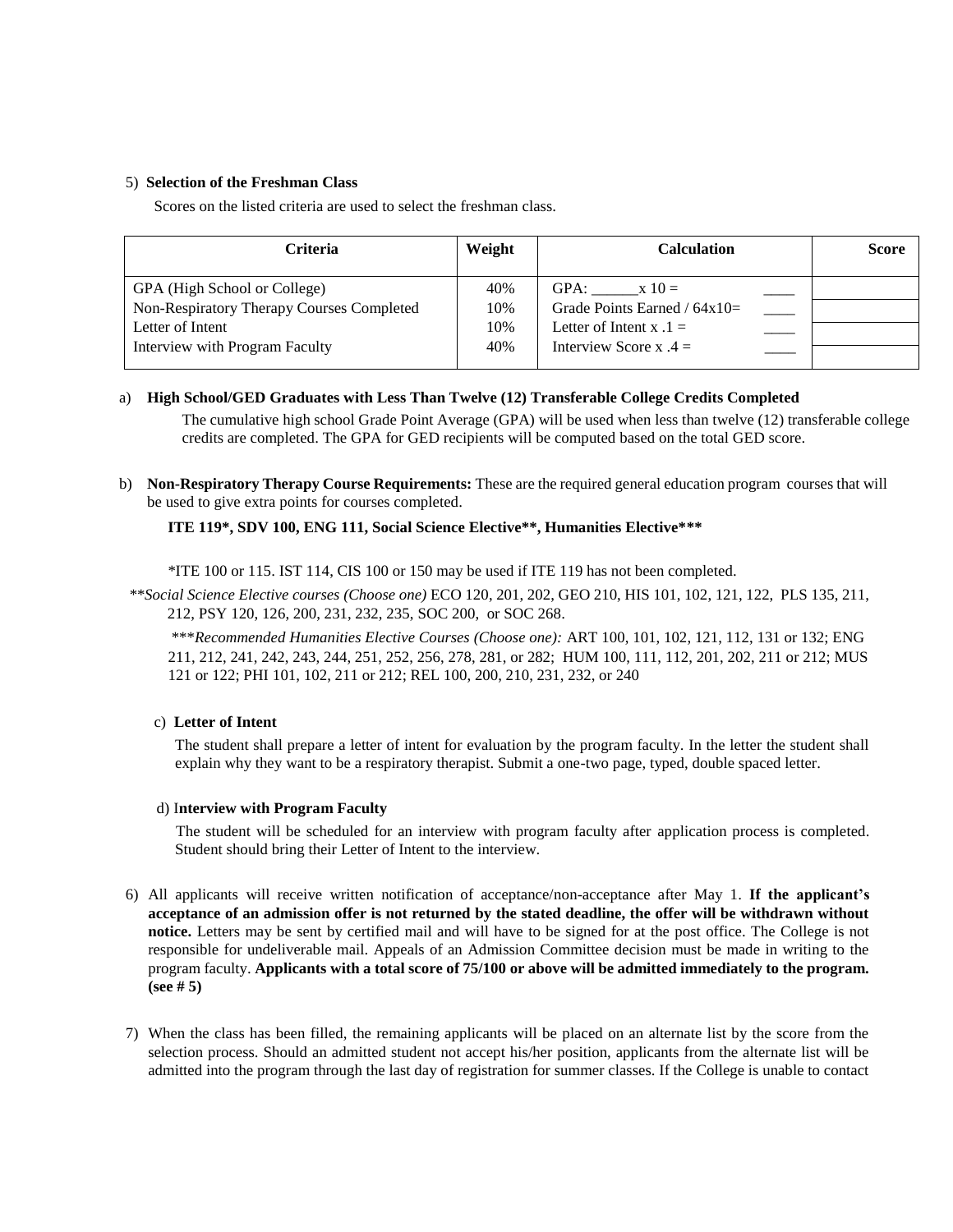the next student on the alternate list by mail/phone, or if the student is unable to immediately commit to accept, the next student will be contacted with the offer. **The College is not responsible for undeliverable mail**.

- 8) **The College reserves the right to refuse any application completed after May 1, or to extend the application deadline to additional groups of students without further notice.** If openings are available after the deadline has passed, applicants will be considered until the positions are filled or until the last day of registration for summer classes. Letters may be sent by certified mail and will have to be signed for at the post office.
- 9) Priority will be given to all qualified applicants applying by institutional deadlines that are domiciled residents of Lee, Wise, Scott, Dickenson Counties and the City of Norton, and to Virginia domiciled residents not having access to a given program at their local community college. In addition, residents of Sullivan, Hawkins, and Hancock Counties in Tennessee, and Letcher, Harlan and Pike Counties in Kentucky may receive equal consideration for admission.
- 10) Individuals accepted into the program must pass a physical examination given by a licensed physician and be free of any physical or mental condition which would adversely affect performance as a member of the Respiratory Therapy profession. A health form with explanations will be given to students during the first week of class in June. This form must be completed and returned to program faculty before beginning clinical in August.
- 11) Anyone who has been convicted of a federal or state felony or misdemeanor (excluding minor traffic violations) and anyone with a history of drug or alcohol habituation should arrange for a conference with a program faculty member upon application to the program.
- 12) A new Respiratory Therapy Application must be submitted for each year that you wish to be considered for admission to the Respiratory Therapy Program.
- 13) Any student who earns a grade **lower than "C" in any RTH course or elective must repeat the course and earn a final grade of "C" or better** before progressing to the next RTH course or graduating from the program. If a student repeats a RTH course and fails to receive a grade of "C" or higher, she/he will automatically be dropped from the program. A student may not repeat a RTH course more than one time. Students who must repeat a RTH course will be re-admitted to that course on a "space available" basis. **Students must repeat a RTH course the next available semester or apply as a new applicant to the program.**

#### 14) **Reapplication to the Respiratory Therapy Program**

If a student is not admitted to the program but wishes to reapply for the next year's class, he/she **MUST** complete a new Respiratory Therapy Program Application and submit it to Enrollment Services/ Admission during the application period. A student withdrawing from the RTH program must complete the exit form. If that student then wishes to re-enter the RTH program, the program shall consider the completion of the Plan of Action for Return, located on the exit interview form, and GPA when re-admitting students to the program. Students not completing an exit interview form will not be considered for re-admission.

#### 15) **Transfer Into the Respiratory Therapy Program**

Students wishing to transfer from other colleges' respiratory therapy programs will be given consideration by the program on an individual basis. Applicants must be in good standing at their previous college with a "C" average or better. All stated admission requirements must be met.

#### 16) **Financial Requirements**

In addition to the usual college tuition and fees, the purchase of items such as uniforms, accessories, liability insurance, criminal background check/drug tests, and transportation costs are the financial responsibility of the individual student. Students who fail to meet these responsibilities will not be able to continue in the program.